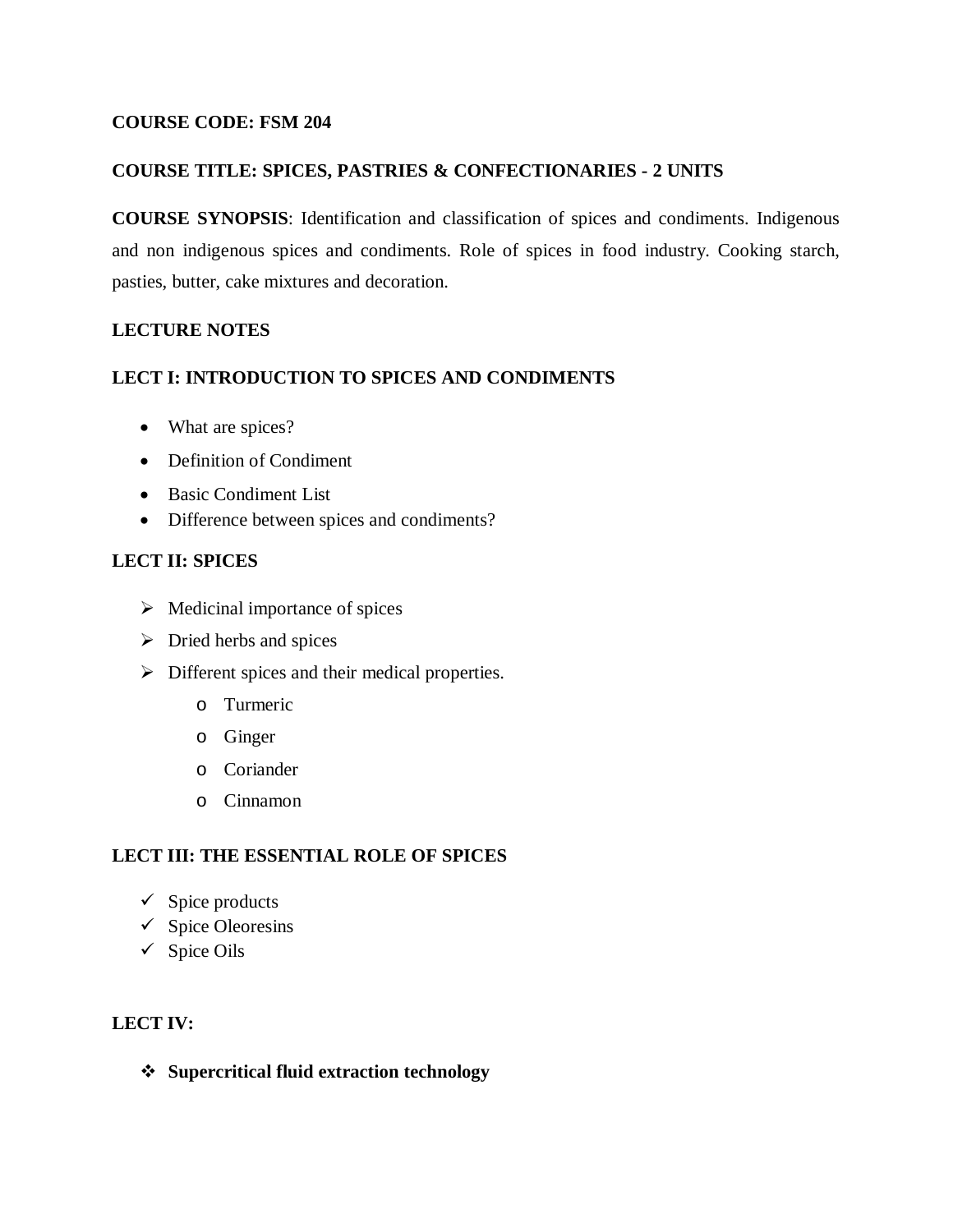## **LECT V: APPLICATIONS OF SPICE OILS OLEORESINS**

- Food
	- O Processed meat
	- o Fish and vegetables
	- o Soups, sauces, chutneys and dressings
	- o Baked goods
	- o Confectionery
- Cosmetics
- **Perfumes**
- Hygiene products
- **Aerosols**
- Pharmaceuticals

# **LECT VI: STARCH**

- $\checkmark$  What are starches
- $\checkmark$  Component of starch
	- o Amylose
	- o Amylopectin
- $\checkmark$  Energy store of plants

# **LECT VII: STARCH**

- **Biosynthesis**
- **Hydrolysis**
- **+** Dextrinization
- **Exerch** as Food
- $\overline{\phantom{a}}$  Starch industry
- **■** Starch sugars
	- o Uses of starch sugars

# **LECT VIII: MODIFIED STARCHES**

Use as food additive